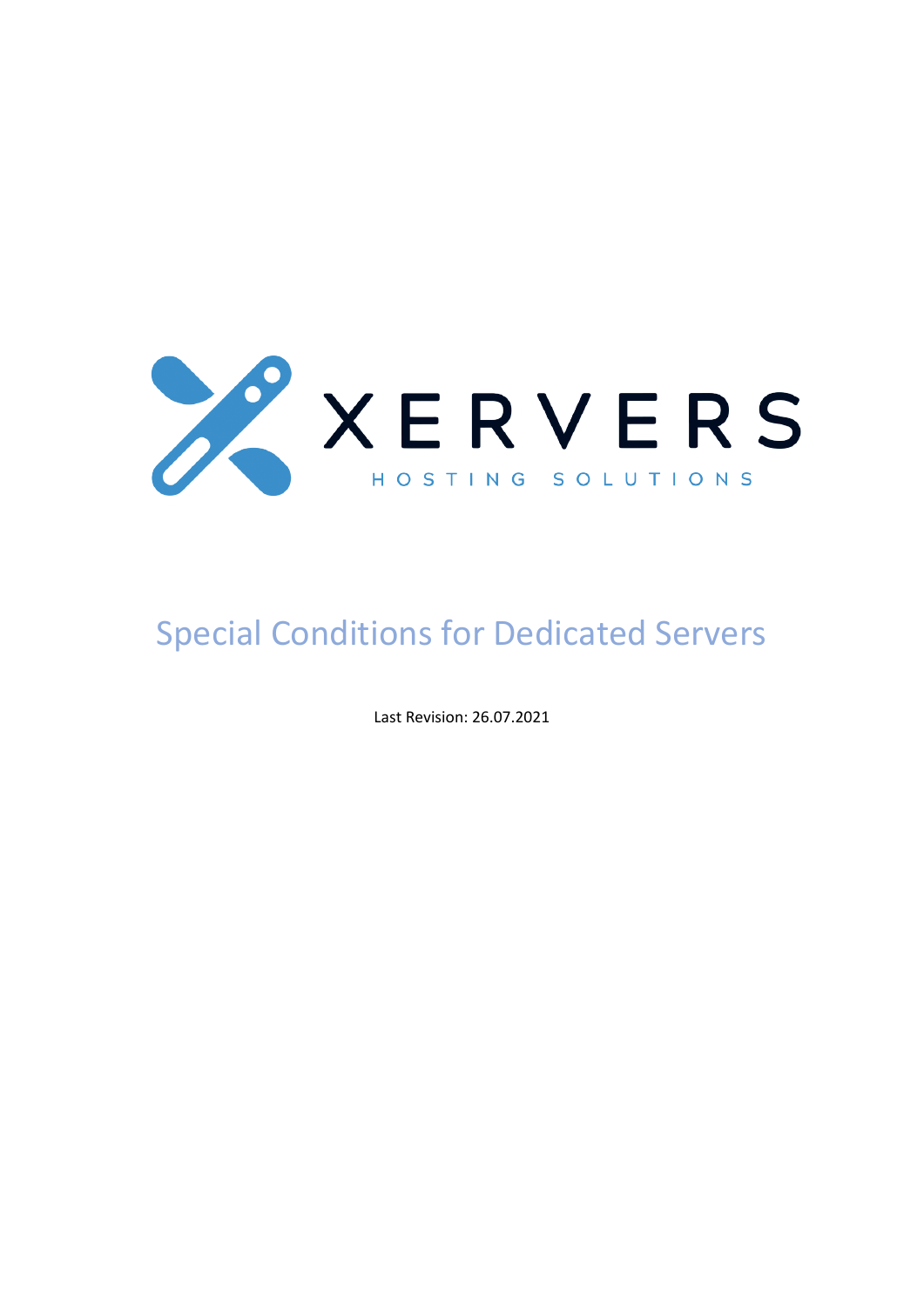

#### Page |  $2$

| Index |  |
|-------|--|
|       |  |
|       |  |
|       |  |
|       |  |
|       |  |
|       |  |
|       |  |
|       |  |
|       |  |
|       |  |
|       |  |
|       |  |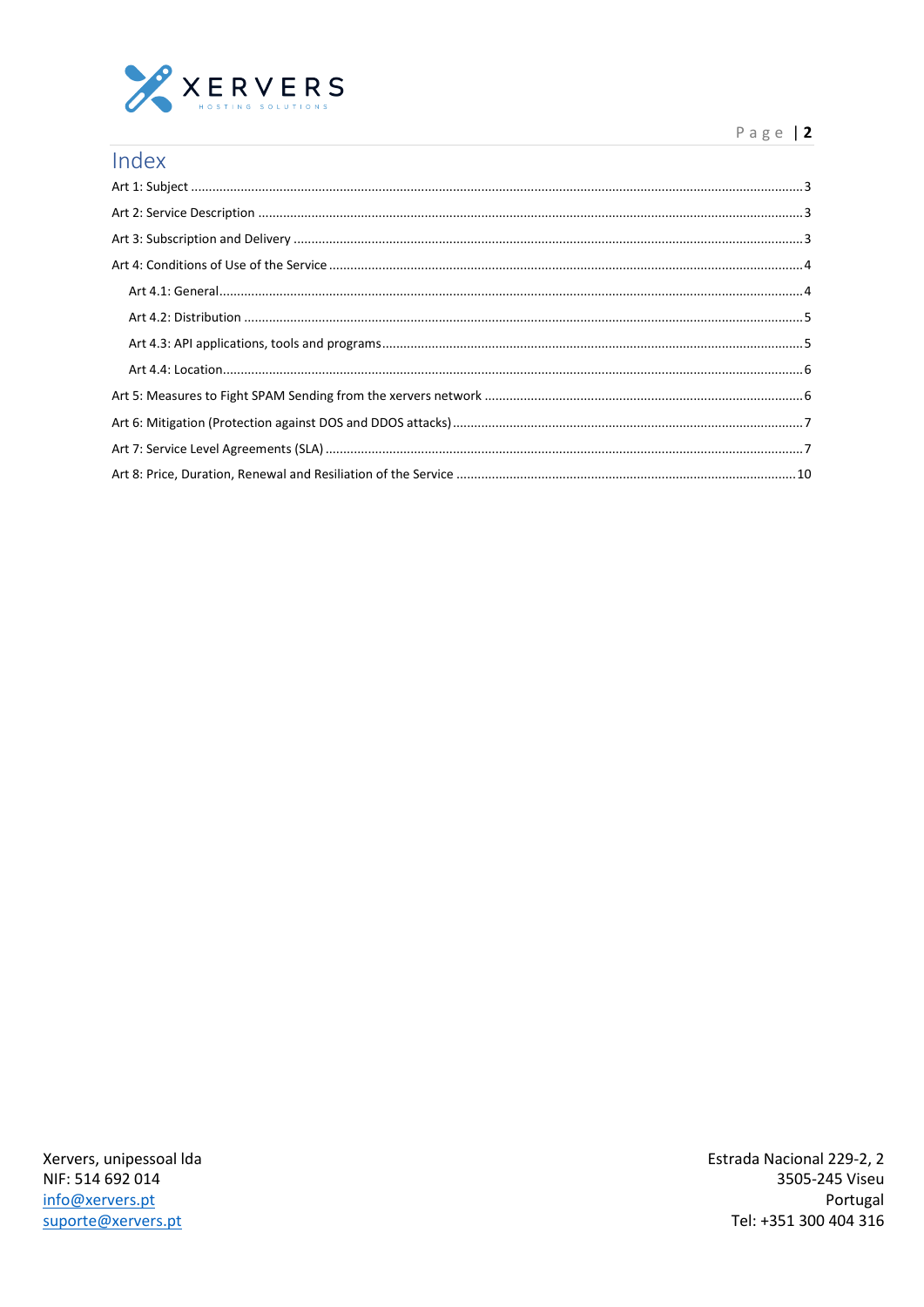

## <span id="page-2-0"></span>Art 1: Subject

The purpose of this document is to define the Specific Conditions, namely the conditions of use and financial conditions, applicable to the subscription service of a **xervers** Dedicated Server (hereinafter, "the Service(s)"). They supplement the **xervers** General Terms of Service in force, which are applicable to the Service. In the event of contradiction, these Particular Terms and Conditions and their appendices take precedence over the **xervers** General Terms and Conditions of Service.

Capitalized terms are defined in the conditions below or in the Glossary accessible on the **xervers** website.

## <span id="page-2-1"></span>Art 2: Service Description

As part of the Service, **xervers** makes available to the Client different categories of servers whose rates, characteristics and basic configurations (hardware or software) are described and accessible online on the **xervers** website. The Customer also benefits from an inherent public broadband whose capacity, indicated on the **xervers** site, varies according to the offer. These configurations and characteristics evolve regularly. It is up to the Customer to follow these evolutions, particularly within the framework of the new Subscriptions that he/she takes out.

Before choosing and using your Dedicated Server, the Customer agrees to carefully study each available configuration in order to select the one(s) whose characteristics meet his or her needs. The Service's capabilities may be limited. These capacity limits are indicated on the **xervers** site.

The servers subscribed to **xervers** benefit from a fixed and non-transferable public IPv4 address associated to them. The latter remain the property of **xervers**.

Due to the high technical specificity of the Service, **xervers** is only subject to an obligation of means, except with regard to the respect of the Service levels relative to the availability of the infrastructure and the intervention deadlines provided for in the Contract, a situation in which **xervers** has an obligation of results.

## <span id="page-2-2"></span>Art 3: Subscription and Delivery

**xervers** informs the Customer by email about the availability of their Dedicated Server. This occurs within a maximum period of fifteen (15) days from the effective payment of the subscription made by the Customer. After this period, if **xervers** has not made the Dedicated Server available, the Customer has the right to request cancellation of the transaction and reimbursement of the sums already paid.

The actual online availability of the Dedicated Server determines the initial date on which invoicing takes effect.

In the event of a customer subscription that is likely to have an impact on the stability of **xervers**' infrastructure or on the performance of the Services provided to other **xervers**' customers (such as saturation of available space within a datacenter, for example), **xervers** reserves the right to consult with the Customer before making the Service available, in order to find an alternative solution that meets the needs and constraints of both Parties.

Xervers, unipessoal lda NIF: 514 692 014 [info@xervers.pt](mailto:info@xervers.pt) [suporte@xervers.pt](mailto:suporte@xervers.pt)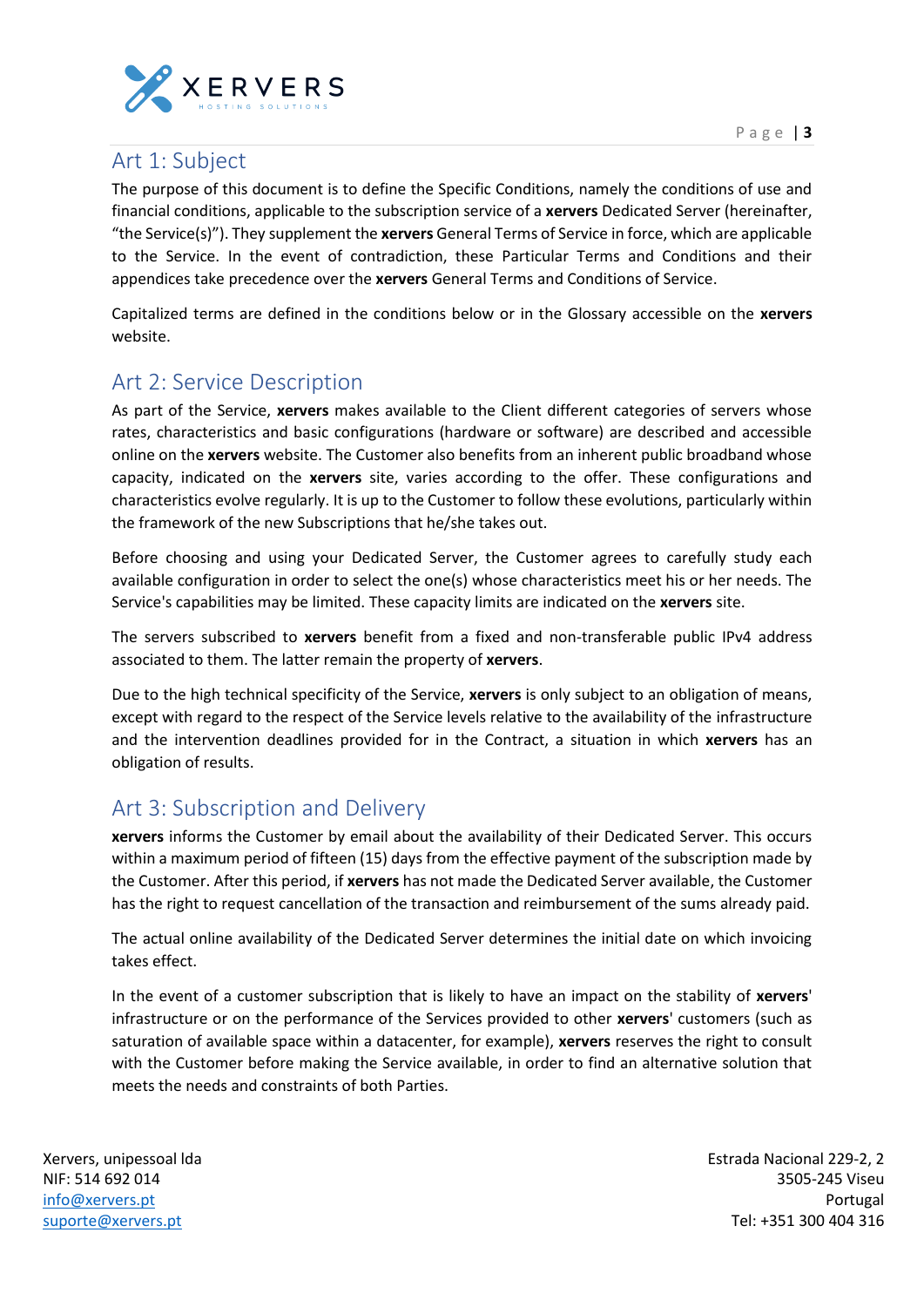

## <span id="page-3-0"></span>Art 4: Conditions of Use of the Service

### <span id="page-3-1"></span>Art 4.1: General

Before using the Service, the Customer is responsible for becoming familiar with all of its features (notably those described on the **xervers** website), as well as the applicable Terms of Service (notably these terms of use), and confirm that these terms meet their needs, taking into account their activities and risk analysis.

The Customer must have an Internet connection to connect to the Management Interface and access the Service, and shall be solely responsible for such Internet connection, in particular for its availability, reliability and security.

Since the network resources made available to the Customer are mutualized, the Customer undertakes not to use the Service in a way that harms other **xervers** customers. In particular, it undertakes not to make intensive use of the public bandwidth from which it benefits. Should this occur, **xervers** reserves the right to apply limitations to the latter, as indicated on the **xervers** website. The Customer may, if desired, subscribe to additional broadband options in order to benefit from an unrestricted guaranteed public broadband.

The Customer has the possibility to install, on its own initiative, some programs on its Dedicated Server. Such installations are done under their sole responsibility. **xervers** cannot be held responsible for a malfunction of the Customer's Dedicated Server following such installations and their configurations.

The Customer is the administrator of the Dedicated Server made available to him/her. In this capacity, the Customer confirms that it has all the technical knowledge necessary to ensure proper administration of the resources made available by **xervers** and to safeguard the data stored on said resources. **xervers** does not safeguard Customer data and Content. It is the Client's sole responsibility to carry out any operation (backup, transfer to a third-party service, Snapshot, etc.) necessary to preserve its Content, taking into account the nature of such Content and its risk analysis, particularly in the event of interruption of the Service or maintenance operations, migration to more recent versions or updating. In this regard, please note that interruption of the Services, regardless of the cause (notably termination of the Contract, non-renewal, lack of payment, interruption of Services by the Client, non-compliance with the Terms of Service in force, etc. ), as well as certain reinstallation operations of the Services performed by the Client, lead to the automatic and irreversible removal of all Content (information, data, files, systems, applications, sites and other elements) reproduced, stored, hosted, collected, transmitted, disseminated, published and, in general, used and/or exploited by the Client in the context of the Services, including any possible safeguards.

**xervers** has no control over the Content stored and used by Customer within the framework of the Services. **xervers** may not be held liable, for any reason whatsoever, including jointly and severally, for the Client's Content and the use made of it in the context of the Service, including transmission, distribution to Internet users, collection, use, updating, etc.

As part of maintenance operations, **xervers** may be required to replace materials in order to keep the Service operational. In this case, **xervers** will replace it with identical material or material with equivalent characteristics. When the material reference is no longer available (obsolescence, end of

Xervers, unipessoal lda NIF: 514 692 014 [info@xervers.pt](mailto:info@xervers.pt) [suporte@xervers.pt](mailto:suporte@xervers.pt)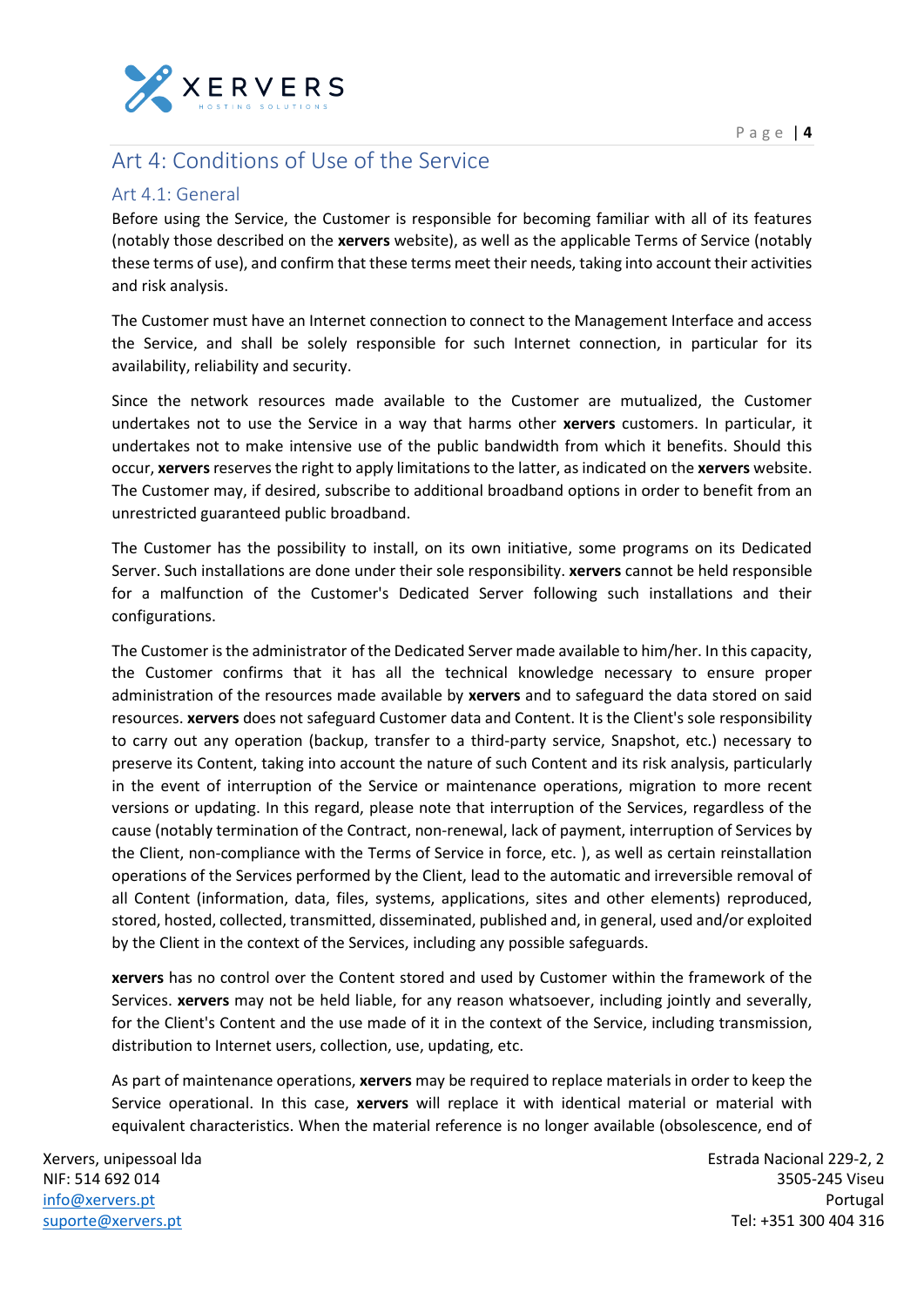

P a g e | **5**

production and/or end of marketing) and it is necessary to replace it with a newer material or with a higher configuration, **xervers** cannot guarantee the compatibility of the replacement material with the Content (namely distributions, systems, programs and applications) installed by the Customer under the Service.

#### <span id="page-4-0"></span>Art 4.2: Distribution

The Dedicated Servers made available to the Customer by **xervers** do not have any distribution (or operating system) pre-installed. It is up to the Customer to acquire - from a publisher, any other authorized third party, or from **xervers** - the rights necessary to use the chosen distribution on his Dedicated Server, and to pay the corresponding fees. In this regard, **xervers** offers Customers several distribution options on its Site.

The versions of the various distributions compatible with the Service are mentioned on the **xervers** Site, as well as in the Customer Management Interface, and are likely to evolve, as is the list of compatible versions thus provided by **xervers**, depending on the Service ranges available.

The Customer is solely responsible for installing the chosen distribution on its Dedicated Server. **xervers** ensures the interoperability of the Service with the compatible versions of the distributions. However, **xervers** is not responsible for the proper functioning of said distributions, which may lead to errors, failures, or cause the Service to malfunction.

It is also up to the Customer to maintain and update the distribution installed on his Dedicated Server. The Customer assumes all responsibility for this. Under no circumstances may **xervers** be held liable in this regard, particularly due to operations (maintenance, upgrades, etc.) carried out in violation of the applicable terms of use and/or license conditions, or due to a malfunction of the Dedicated Server resulting from operations so carried out by the Customer.

Before operating updates or version upgrades of the distribution installed on your Dedicated Server, the Customer must ensure that the evolution or new version is compatible with the Service and implement the necessary measures to ensure the perpetuity of your data.

**xervers** reserves the right to evolve the Service and to require updates or upgrades of the distribution version in order to maintain the security of the Service and its Infrastructures. In the event of an evolution that requires such an update or version upgrade, the Customer will be informed reasonably in advance, subject to urgent situations such as security risks that require immediate action. If the update or version upgrade of the distribution is not carried out following **xervers**' request, the latter reserves the right to interrupt the Customer's Service connection to the network.

**xervers** also reserves the right to operate any update and/or version upgrade it deems necessary to maintain the security of its Infrastructures.

#### <span id="page-4-1"></span>Art 4.3: API applications, tools and programs

The API Applications, tools and programs made available by **xervers** in connection with the Service must be used in accordance with the applicable Terms of Service, including, where applicable, the Third-Party Product Terms communicated by **xervers**.

Customer agrees to always use the latest available versions of API Applications, tools and programs made available by **xervers**.

Xervers, unipessoal lda NIF: 514 692 014 [info@xervers.pt](mailto:info@xervers.pt) [suporte@xervers.pt](mailto:suporte@xervers.pt)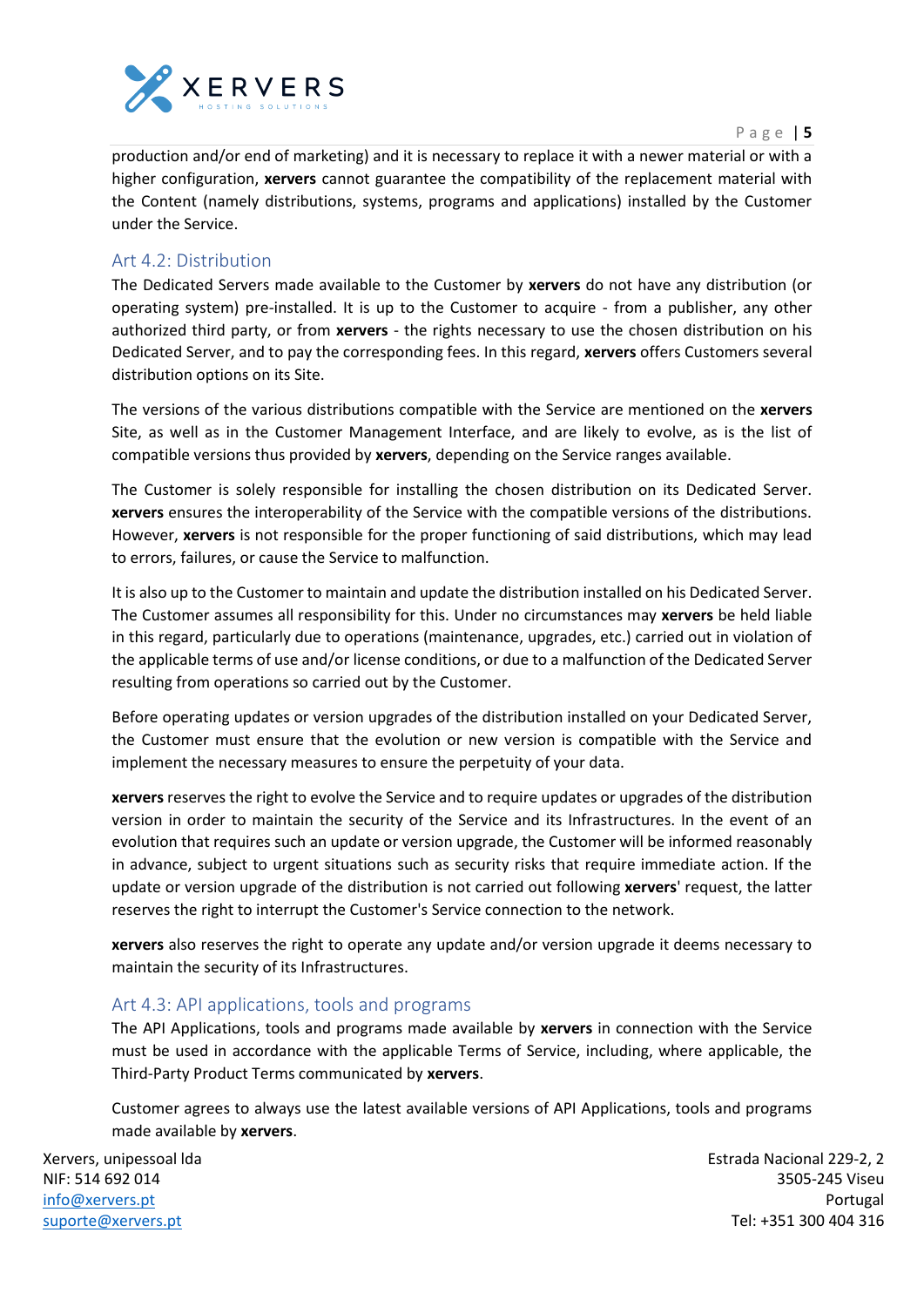

P a g e | **6**

The Services may be used and interconnected with elements (programs, systems, connected objects, etc.) not provided by **xervers**. The Client is responsible for acquiring the rights necessary for the use of these elements and for making payments directly to the third parties concerned.

#### <span id="page-5-0"></span>Art 4.4: Location

The DataCenters available for granting Dedicated Servers are mentioned on **xervers** Site or at the time of Subscription.

When several locations are available, the Customer chooses the one he/she prefers at the time of Subscription.

The Customer undertakes to comply with the laws applicable to the territory in which his or her Dedicated Server is located and his or her data is stored.

**xervers** reserves the right to suspend the Customer's Service when it is used for an activity prohibited in the territory of the physical location of the equipment provided by **xervers**.

In the case of geolocated IP addresses, the Customer undertakes not to use the Service in violation of the applicable legislation in the country in which the IP address is declared. Otherwise, **xervers** may be required to suspend any geolocated address associated with the Customer.

## <span id="page-5-1"></span>Art 5: Measures to Fight SPAM Sending from the xervers network

**xervers** implements a set of technical measures aimed at combating the sending of fraudulent electronic messages, as well as the sending of SPAM from its infrastructure.

To this end, **xervers** verifies the traffic sent to the Internet from the Service used by the Client to port 25 (SMTP server). This operation consists of checking the traffic through automatic tools.

The submissions are not filtered or intercepted, but checked with a time interval of only a few seconds. These operations are done in parallel and never head-on between the server and the Internet.

**xervers** reserves the right to block, under certain circumstances, the possibility of sending e-mail.

Likewise, no operation is performed on sent electronic messages. **xervers** does not place any tags in the messages, nor does it alter the electronic messages sent by the Client in any way. No information is stored by **xervers** during these operations, with the exception of statistical data.

This operation is performed regularly and completely automatically. No human intervention is performed when verifying the traffic sent to port 25 (SMTP port).

In case email messages sent by the Customer's Server are identified as SPAM or fraudulent, **xervers** will inform the Customer by email and will block the Server's SMTP port.

**xervers** does not keep copies of emails sent from the Service's SMTP port, even when they are identified as SPAM.

The Client may request the unblocking of the SMTP port through its Management Interface.

Any new email identified as SPAM will result in a new blocking of the SMTP port for a longer period of time.

Xervers, unipessoal lda NIF: 514 692 014 [info@xervers.pt](mailto:info@xervers.pt) [suporte@xervers.pt](mailto:suporte@xervers.pt)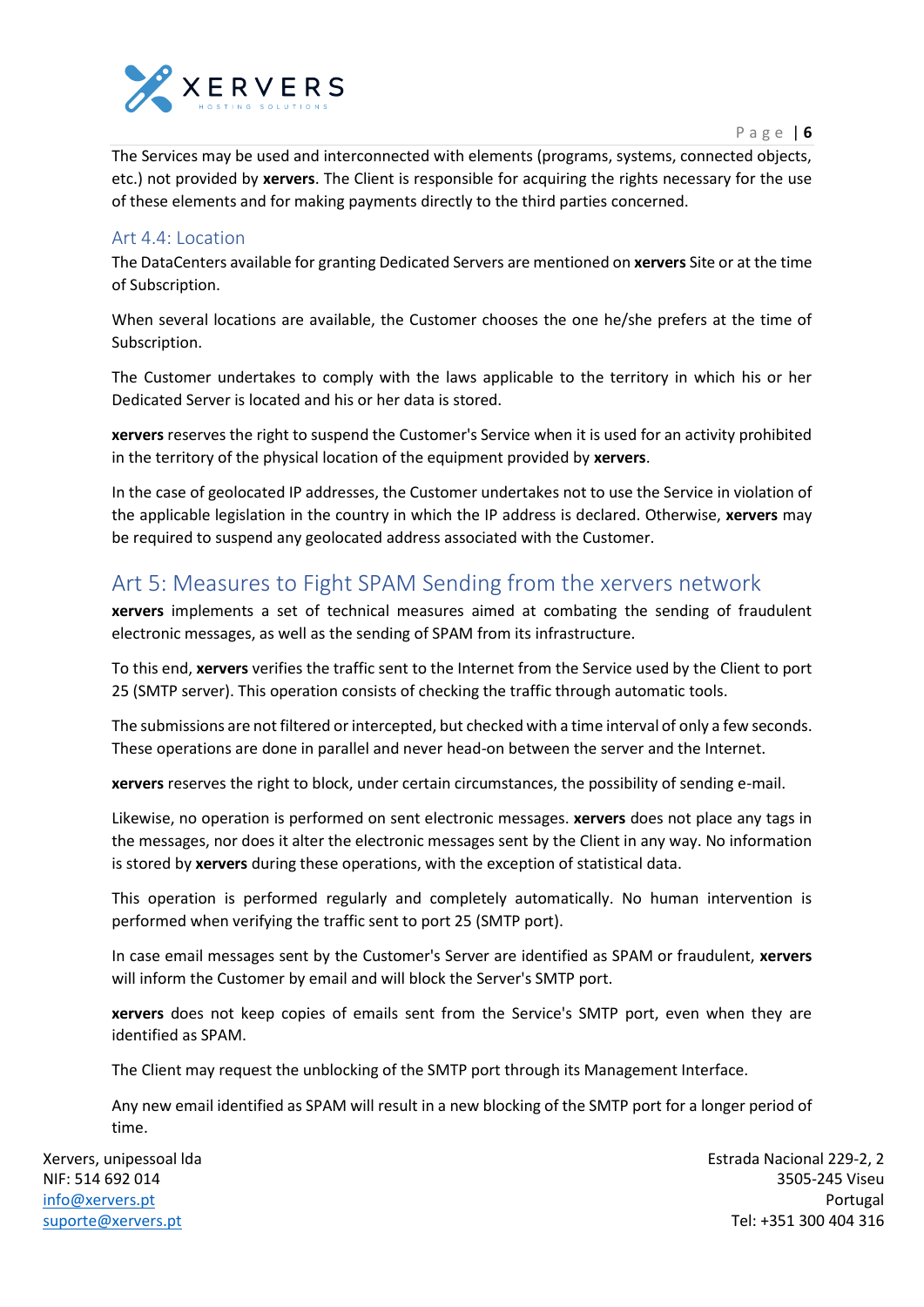

From the third blocking, **xervers** reserves the right to refuse any new request to unblock the SMTP port.

## <span id="page-6-0"></span>Art 6: Mitigation (Protection against DOS and DDOS attacks)

**xervers** has implemented a protection against DoS and DDoS (Denial of Service Attacks) type cyberattacks, provided they are performed massively. This feature is intended to allow the client to keep its Service running during any attack.

This feature consists of checking traffic destined to the Client Service from outside the **xervers** network. Traffic deemed illegitimate will be rejected before it reaches the Customer's Infrastructure, allowing legitimate users to access the applications offered by the Customer despite the cyber-attack. These protection measures cannot intervene against computer attacks such as SQL injection, Bruteforce, exploitation of security vulnerabilities, etc ...

Due to the great complexity of the Protection Service, **xervers**is only subject to an obligation of means. It may happen that the attack is not detected by the implemented tools and that the tools in place do not allow the Service to continue functioning.

Depending on the nature of the attack and its complexity, **xervers** will proceed with different levels of traffic protection to preserve its infrastructure and the Customer Service.

Mitigation is only activated after an attack is detected by **xervers**' tools. Therefore, until mitigation is activated, the Service supports the attack up front, which may lead to its unavailability.

Mitigation is activated indefinitely and automatically deactivated once **xervers** no longer identifies any malicious activity or illegitimate traffic destined to the Customer Service.

Throughout the mitigation activation period, **xervers** cannot guarantee the accessibility of Customer applications, although it will make every effort to limit the impact of this attack on the Customer Service and **xervers** Infrastructure.

If, despite activation of mitigation, the cyber-attack is likely to compromise the integrity of **xervers** infrastructure or other **xervers** Customers, **xervers** will reinforce protection measures, which may result in the degradation of the Customer's Service or impact its availability.

Finally, it is possible that some of the traffic generated by the cyber-attack may not be detected by **xervers**' equipment and reach the Customer Service. The effectiveness of mitigation also depends on the configuration of the Customer's Service; in this sense, it is up to the Customer to verify that he has the necessary skills to ensure its proper administration.

It is important to remember that mitigation in no way exempts the Customer from protecting its Service, implementing security tools (for example, firewall), regularly updating its system, safeguarding its data, or ensuring the security of its software (scripts, codes, etc.).

## <span id="page-6-1"></span>Art 7: Service Level Agreements (SLA)

When the Service is unavailable or experiences dysfunctions that are the responsibility of **xervers**, the Customer is responsible for contacting **xervers** teams and opening an incident record from its Management Interface.

Xervers, unipessoal lda NIF: 514 692 014 [info@xervers.pt](mailto:info@xervers.pt) [suporte@xervers.pt](mailto:suporte@xervers.pt)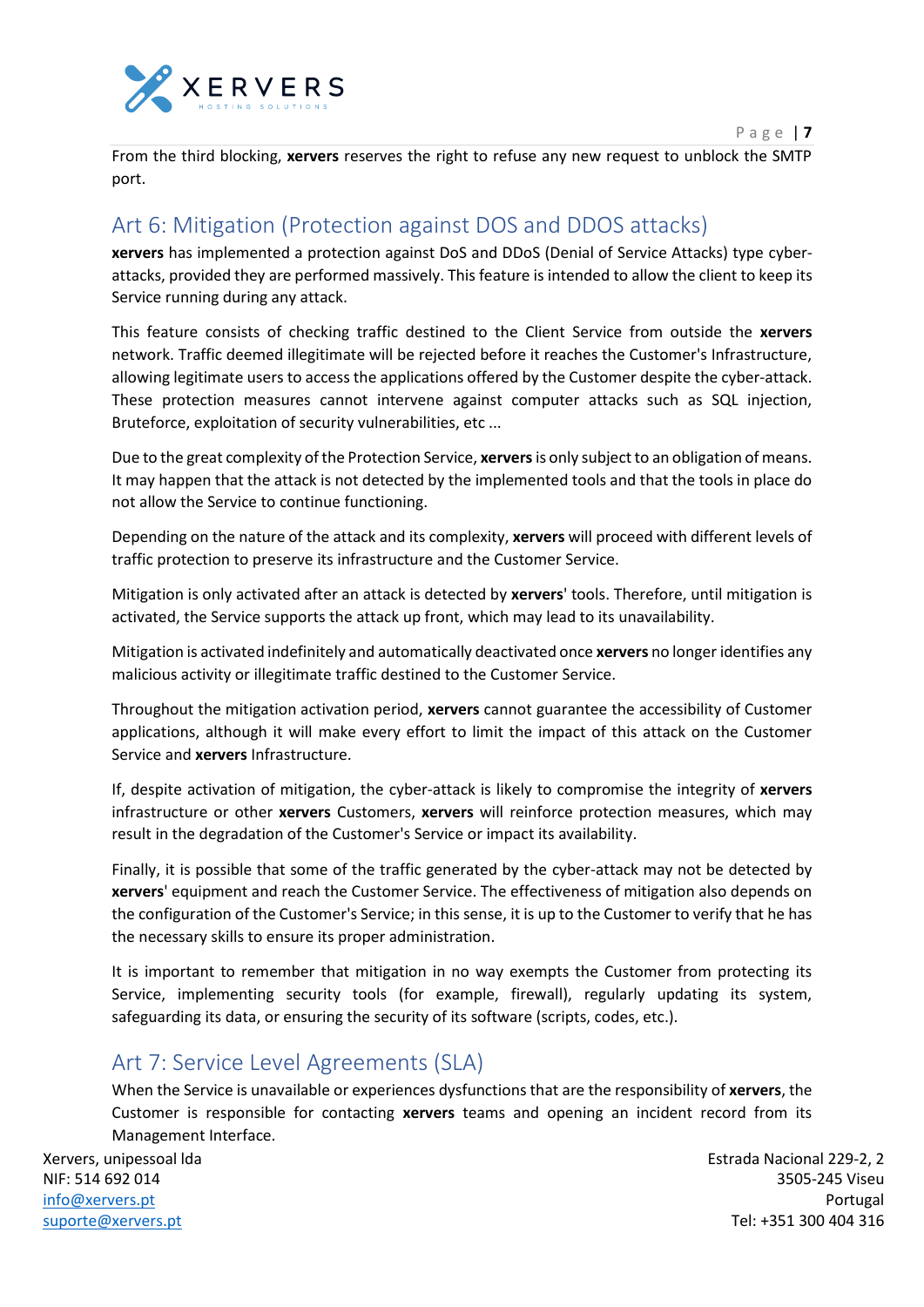

**xervers** undertakes to ensure Service levels regarding Dedicated Server availability and intervention and restoration times, as described on the **xervers** Website. In the event of non-compliance with these SLAs, the following compensations will apply:

| <b>Service</b>                                 | <b>Compensations</b>                             |
|------------------------------------------------|--------------------------------------------------|
| <b>Dedicated Server Availability</b>           | Credit of 5 % of the monthly cost of the         |
|                                                | unavailable Dedicated Servers, for the period of |
|                                                | each hour of unavailability initiated beyond the |
|                                                | SLA, to a limit of 100 % of said monthly cost.   |
| Intervention time guarantee, Incident Level 1  | Credit of 5% of the monthly cost of the          |
| (Dedicated Server Hardware)                    | unavailable Dedicated Server, for the period of  |
|                                                | each hour started beyond the SLA, up to a limit  |
|                                                | of 100% of said monthly cost.                    |
| Guaranteed recovery time**, Level 1 Incident   | Credit of 5% of the monthly cost of the          |
| (Dedicated Server Hardware)                    | unavailable Dedicated Server, for the period of  |
|                                                | each hour started beyond the SLA, up to a limit  |
|                                                | of 100% of said monthly cost.                    |
| Intervention Time Guarantee*, Incident Level 2 | Credit of 5% of the monthly cost of the          |
| (Dedicated Server Performance)                 | Dedicated Server concerned, for the period of    |
|                                                | each hour started beyond the SLA, up to a limit  |
|                                                | of 100% of said monthly cost.                    |

(\*) The intervention time is calculated from the creation of the occurrence log. "Intervention" means the handling of the occurrence log by **xervers** technical teams, not the resolution of the Incident.

(\*\*) The restoration period shall be calculated from the start of the intervention. "Re-establishment" shall mean solely the restoration of the availability of the unavailable Dedicated Server or the replacement of said Dedicated Server in case of failure, excluding the restoration of the data, systems and applications that were stored and/or installed by the Customer on the unavailable Dedicated Server.

"Level 1 Incident" means any Incident that causes the Dedicated Servers to be completely unavailable, as well as material incidents (power failure, disk failure, etc.).

"Level 2 Incident" means any Incident that causes a substantial degradation of the performance of the Dedicated Servers, such as latency problems, prolonged access times, performance problems, slow applications, etc.

By "monthly availability rate" is meant the total number of minutes of the month considered after deducting the number of minutes of Unavailability of the month in question, the result being divided by the total number of minutes of said month. For the calculation of the compensations, the unavailability time is calculated from the opening of the occurrence record until the resolution of the dysfunction.

"Unavailability" shall mean the impossibility of accessing the public IPv4 address of one or more Dedicated Servers due to a failure or dysfunction of one of **xervers** equipment (network or other). The failures and malfunctions of **xervers** equipment that do not prevent access to the Dedicated Servers are not considered an unavailability.

Xervers, unipessoal lda NIF: 514 692 014 [info@xervers.pt](mailto:info@xervers.pt) [suporte@xervers.pt](mailto:suporte@xervers.pt)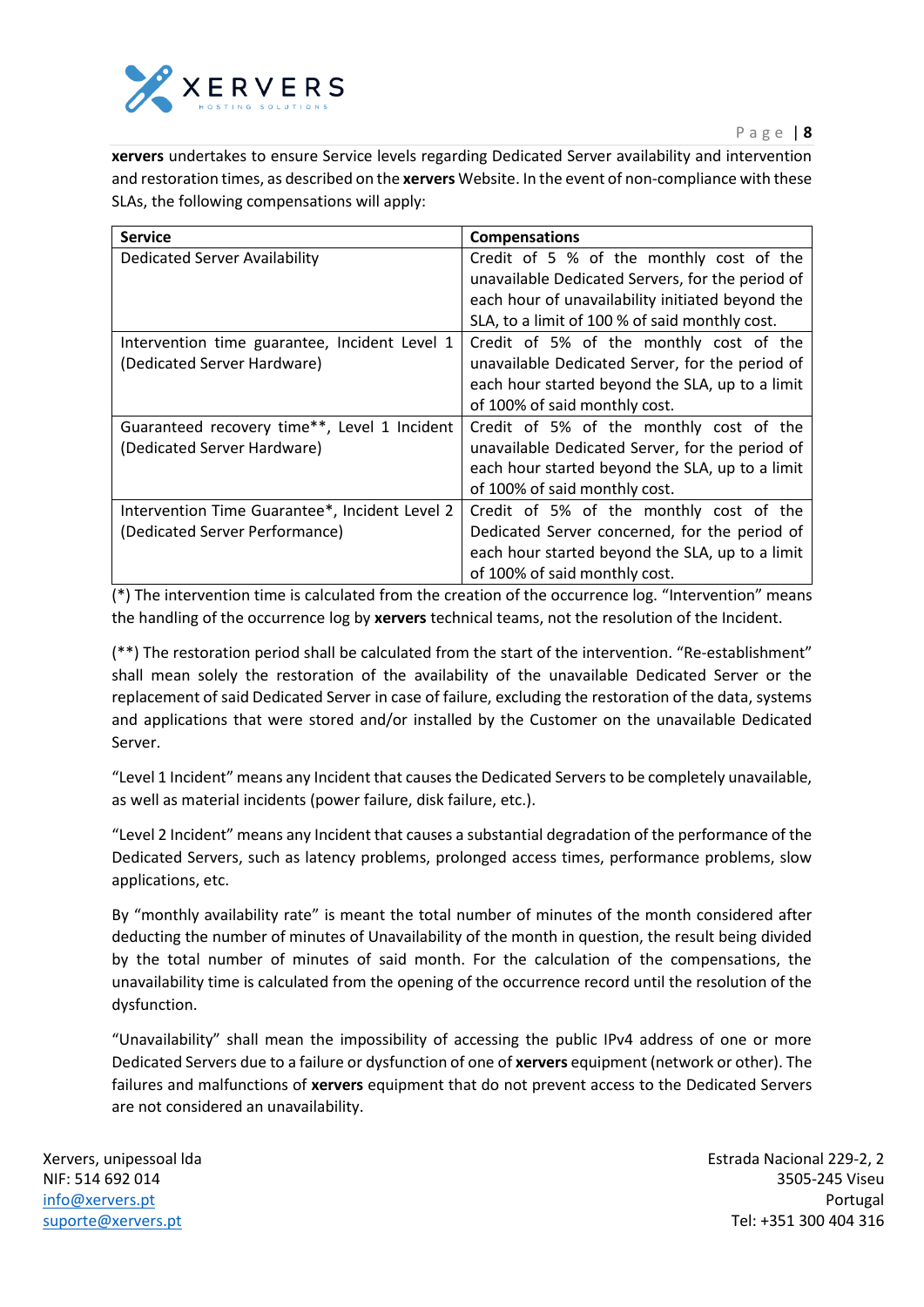

#### P a g e | **9**

**xervers** undertakes the Service level commitments set out above, subject to the cases excluded below, and provided that the Customer cooperates with **xervers** to restore the Service in a situation of Unavailability.

When declaring the Incident and creating the incident record, the Customer shall provide **xervers** with all information useful for diagnosis and intervention by **xervers**. The Client undertakes to remain available to cooperate with **xervers** as soon as necessary, in particular to provide it with any additional information and to perform all necessary tests and checks. If necessary, the Client grants **xervers** access to its Management Interface. If it is not available or does not cooperate with **xervers**, the Client may not benefit from this warranty.

It is expressly agreed that the aforementioned compensation constitutes, for the Client, a preestablished indemnity for all damages resulting from **xervers**' non-compliance with the service commitments in question. The Client hereby waives any other request, claim and/or action.

If a single event entails the non-respect of several of the Service Level Commitments described above, the compensations may not be cumulated. In this case, the most favorable compensation to the Customer shall apply. Likewise, the total amount of compensation awarded in the course of a single month, for all events taken together, may not exceed the total monthly cost of the Service impacted.

Compensation is deducted from the monthly invoice, following receipt by **xervers** of the Customer's request for compensation. One month after the closure of the corresponding occurrence record, the Customer may no longer request any compensation.

The Client may under no circumstances avail himself of this article and claim the above-mentioned compensation in the event that the unavailability results, in whole or in part,

- I. from events or factors beyond **xervers**' control, such as, but not limited to, force majeure, acts of third parties, dysfunction or misuse of materials or programs at Customer's expense,
- II. of a failure by the Customer to comply with its obligations under this Agreement (namely, failure to cooperate in the resolution of an incident),
- III. from misuse or inappropriate use of the Service by the Customer (namely, misconfiguration of the network),
- IV. of a scheduled maintenance,
- V. suspension occurred under the conditions established in the General Terms and Conditions of Service, or
- VI. of hacking or hacking acts.

In such cases, and subject to point (iv), **xervers** reserves the right to invoice the Customer for any intervention carried out to restore availability. This will be the subject of a quote to be submitted to the Customer for validation.

The causes of unavailability, as well as the establishment of the exclusion cases defined above, shall be established by **xervers** by all means, and notably on the basis of the elements of **xervers**' computer system (such as connection data) that, by express agreement, shall be receivable.

Xervers, unipessoal lda NIF: 514 692 014 [info@xervers.pt](mailto:info@xervers.pt) [suporte@xervers.pt](mailto:suporte@xervers.pt)